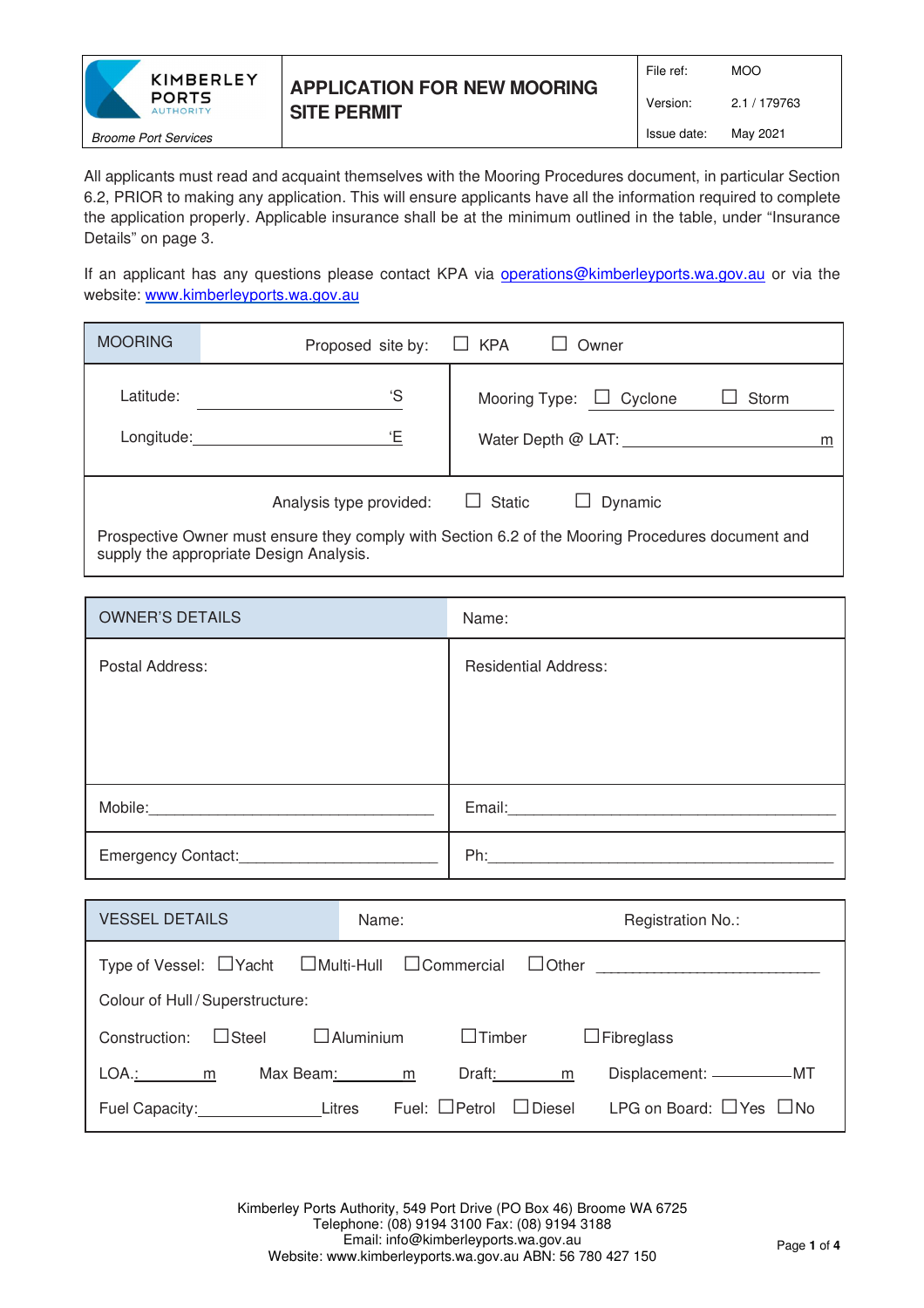

## **APPLICATION FOR NEW MOORING SITE PERMIT**

File ref: MOO

Version: 2.1 / 179763

Issue date: May 2021

| NOMINATED NAVAL ARCHITECT / DESIGNER'S DETAILS |        | Name:                       |
|------------------------------------------------|--------|-----------------------------|
| Postal Address:                                |        | <b>Residential Address:</b> |
| Mobile:                                        | Email: |                             |

| NOMINATED MOORING SERVICE PROVIDER DETAILS |        | Name:                       |
|--------------------------------------------|--------|-----------------------------|
| Postal Address:                            |        | <b>Residential Address:</b> |
|                                            |        |                             |
|                                            |        |                             |
|                                            |        |                             |
| Mobile:                                    | Email: |                             |
| Emergency Contact:___________              | Ph:    |                             |

| <b>CHECKLIST</b> | A copy of this application will be returned to you upon approval.              |
|------------------|--------------------------------------------------------------------------------|
|                  | $\Box$ Application Form completed and signed;                                  |
|                  | $\Box$ Insurance Certificate of Currency enclosed;                             |
|                  | Design Analysis requirements as per 6.2 of Mooring Procedures.<br>$\mathbf{I}$ |

## ADDITIONAL DOCUMENTS FOR REVIEW

| Kimberley Ports Authority's: |
|------------------------------|
| $\Box$ (a) Terms and Cor     |

- nditions:
- $\Box$  (b) Mooring Procedures; and
- $\Box$  (c) Cyclone Contingency Plan.

These documents are available on www.kimberleyports.wa.gov.au.

It is very important that you read these documents and retain them for your records. Failure to comply with the KPA's requirements could, amongst other things, result in KPA revoking approval.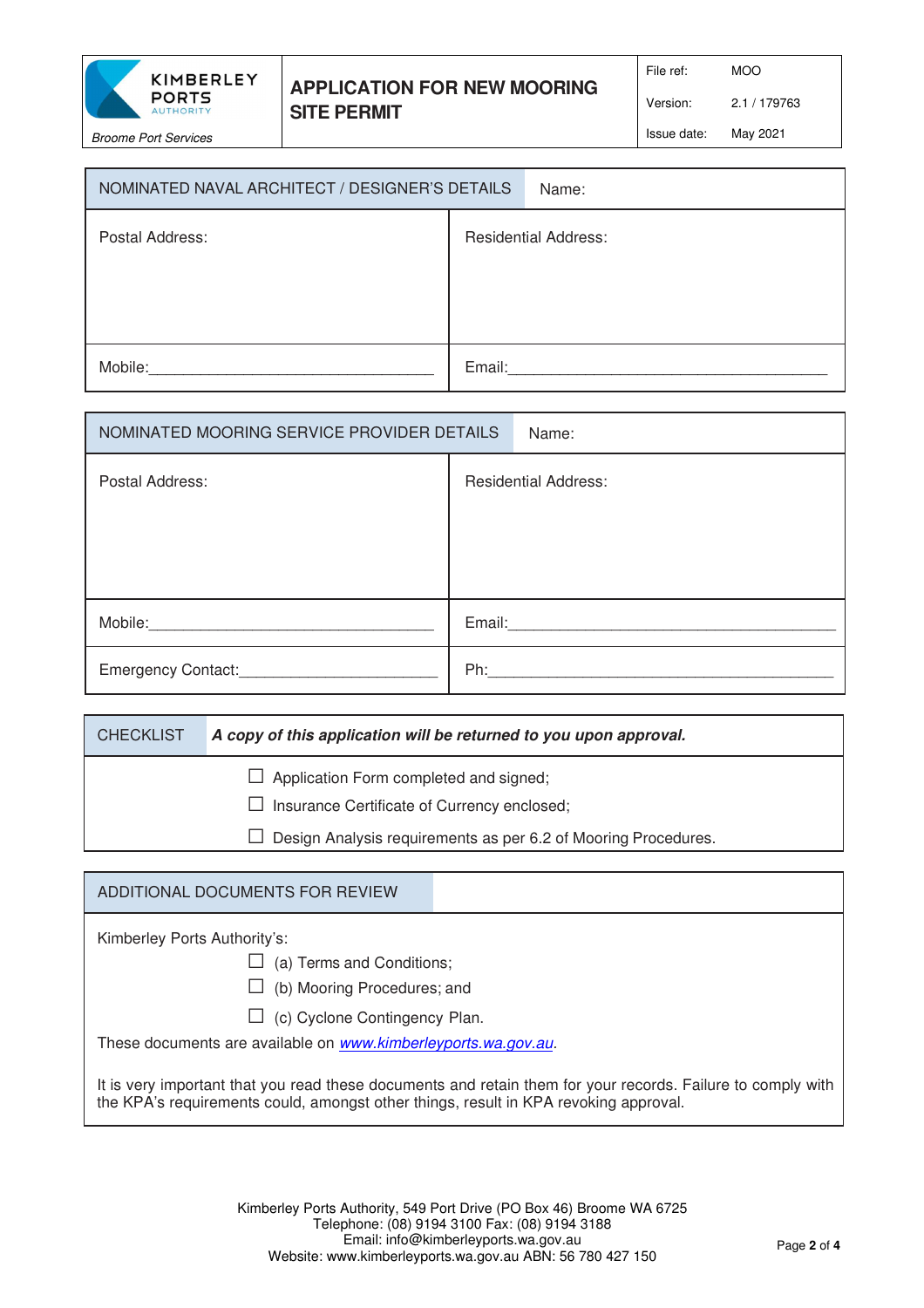

## **APPLICATION FOR NEW MOORING SITE PERMIT**

File ref: MOO

Version: 2.1 / 179763

Issue date: May 2021

| INSURANCE DETAILS: Applicable insurance is mandatory. Certificate of Currency must be attached.                                                                                                                                                                                                                                                                                                                                                                                                                                             |                                       |            |           |  |  |
|---------------------------------------------------------------------------------------------------------------------------------------------------------------------------------------------------------------------------------------------------------------------------------------------------------------------------------------------------------------------------------------------------------------------------------------------------------------------------------------------------------------------------------------------|---------------------------------------|------------|-----------|--|--|
| PROFESSIONAL INDEMNITY: \$10,000,000                                                                                                                                                                                                                                                                                                                                                                                                                                                                                                        |                                       |            |           |  |  |
|                                                                                                                                                                                                                                                                                                                                                                                                                                                                                                                                             |                                       |            |           |  |  |
|                                                                                                                                                                                                                                                                                                                                                                                                                                                                                                                                             | Certificate attached: $\Box$ Yes      |            | $\Box$ No |  |  |
| <b>PUBLIC LIABILITY: \$20,000,000</b>                                                                                                                                                                                                                                                                                                                                                                                                                                                                                                       |                                       |            |           |  |  |
|                                                                                                                                                                                                                                                                                                                                                                                                                                                                                                                                             |                                       | Valid to:  |           |  |  |
| Policy Number: <u>contained and all provides</u>                                                                                                                                                                                                                                                                                                                                                                                                                                                                                            | Certificate attached: $\Box$ Yes      |            | $\Box$ No |  |  |
| CONTRACT WORKS (if KPA deems applicable): Reinstatement value of the works                                                                                                                                                                                                                                                                                                                                                                                                                                                                  |                                       |            |           |  |  |
|                                                                                                                                                                                                                                                                                                                                                                                                                                                                                                                                             | Certificate attached:                 | $\Box$ Yes | ∟ No      |  |  |
| MOTOR VEHICLE THIRD PARTY LIABILITY (if KPA deems applicable): \$20,000,000                                                                                                                                                                                                                                                                                                                                                                                                                                                                 |                                       |            |           |  |  |
|                                                                                                                                                                                                                                                                                                                                                                                                                                                                                                                                             | Certificate attached:                 | $\Box$ Yes | $\Box$ No |  |  |
|                                                                                                                                                                                                                                                                                                                                                                                                                                                                                                                                             |                                       |            |           |  |  |
| DECLARATION - TO BE SIGNED BY APPLICANT                                                                                                                                                                                                                                                                                                                                                                                                                                                                                                     |                                       |            |           |  |  |
| I declare that the information provided by me in this application is true to the best of my knowledge.<br>$\bullet$<br>I understand that I must notify the Kimberley Ports Authority in writing if there are any changes to the<br>$\bullet$<br>details set out in this application.<br>Signed: <u>2000 - 2000 - 2000 - 2000 - 2000 - 2000 - 2000 - 2000 - 2000 - 2000 - 2000 - 2000 - 2000 - 2000 - 2000 - 2000 - 2000 - 2000 - 2000 - 2000 - 2000 - 2000 - 2000 - 2000 - 2000 - 2000 - 2000 - 2000 - 2000 - 2000 - 200</u><br>Date: Date: |                                       |            |           |  |  |
|                                                                                                                                                                                                                                                                                                                                                                                                                                                                                                                                             |                                       |            |           |  |  |
| <b>HARBOUR MASTER'S DECISION</b>                                                                                                                                                                                                                                                                                                                                                                                                                                                                                                            |                                       |            |           |  |  |
|                                                                                                                                                                                                                                                                                                                                                                                                                                                                                                                                             |                                       |            |           |  |  |
| The Harbour Master has reviewed the application and based on the information provided:<br>Approves this application<br>Rejects this application<br>Approves this application                                                                                                                                                                                                                                                                                                                                                                | $\Box$ with the following conditions: |            |           |  |  |
| Signed: the contract of the contract of the contract of the contract of the contract of the contract of the contract of the contract of the contract of the contract of the contract of the contract of the contract of the co                                                                                                                                                                                                                                                                                                              |                                       |            |           |  |  |